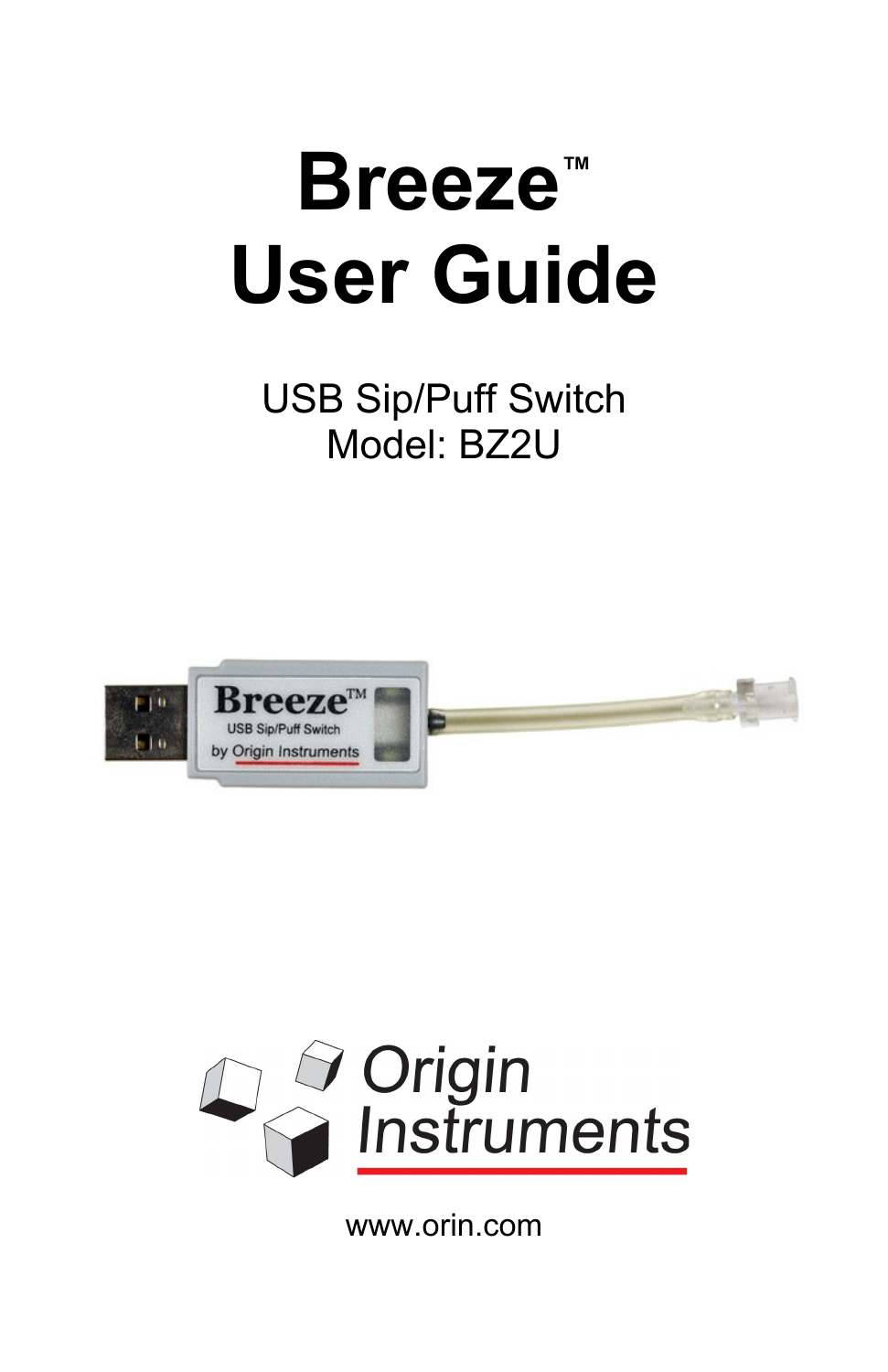## <span id="page-1-0"></span>**Table of Contents**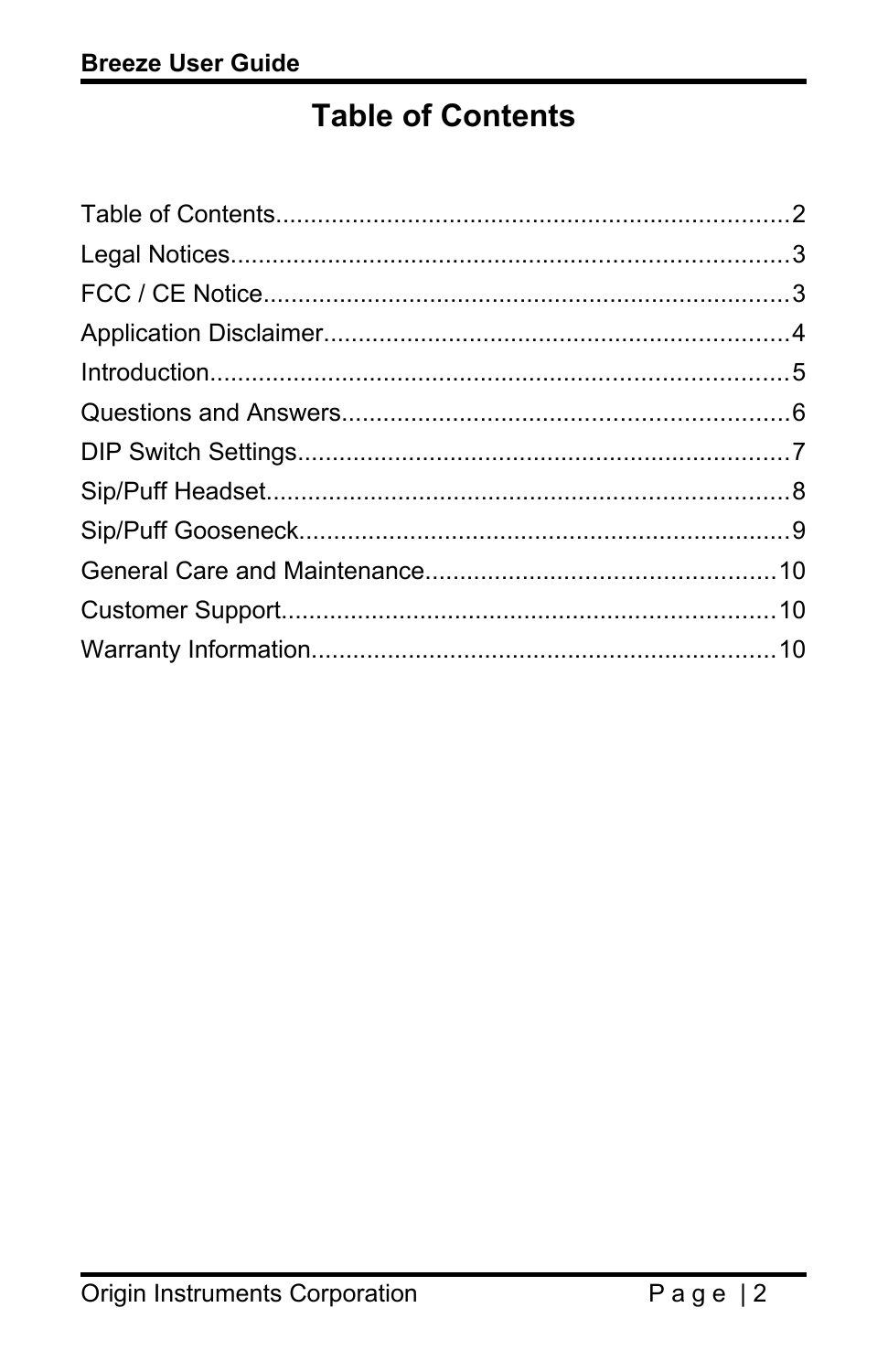## <span id="page-2-1"></span>**Legal Notices**

Information in this User Guide is provided "as is" by Origin Instruments, is subject to change without notice, does not represent a commitment on the part of Origin Instruments, and is provided without warranty of any kind, either expressed or implied, including any implied warranties of merchantability or fitness for a particular purpose. No part of this document may be reproduced or transmitted in any form or by any means, electronic or mechanical, including photocopying, recording or information storage and retrieval systems, for any purpose other than the purchaser's personal use, without the express written permission of Origin Instruments.

Origin Instruments is not responsible for any problems caused by unauthorized modification of Breeze and will not be responsible for direct or consequential damages associated with any use of Breeze.

## <span id="page-2-0"></span>**FCC / CE Notice**

## FC CE

Products bearing the CE marking have been tested and are declared by Origin Instruments Corporation of 854 Greenview Drive, Grand Prairie, Texas 75050, USA to be in conformity with the following standards or other normative documents and following the provisions of the Electromagnetic Compatibility Directive, 89/336/EEC:

- EN 55022 Class B Emissions (Radiated Emission)
- EN 61000-4-2, Electrostatic Discharge Immunity
- EN 61000-4-3, Radiated Immunity

Origin Instruments Corporation has tested Breeze and found that it complies with the limits for a Class B digital device, pursuant to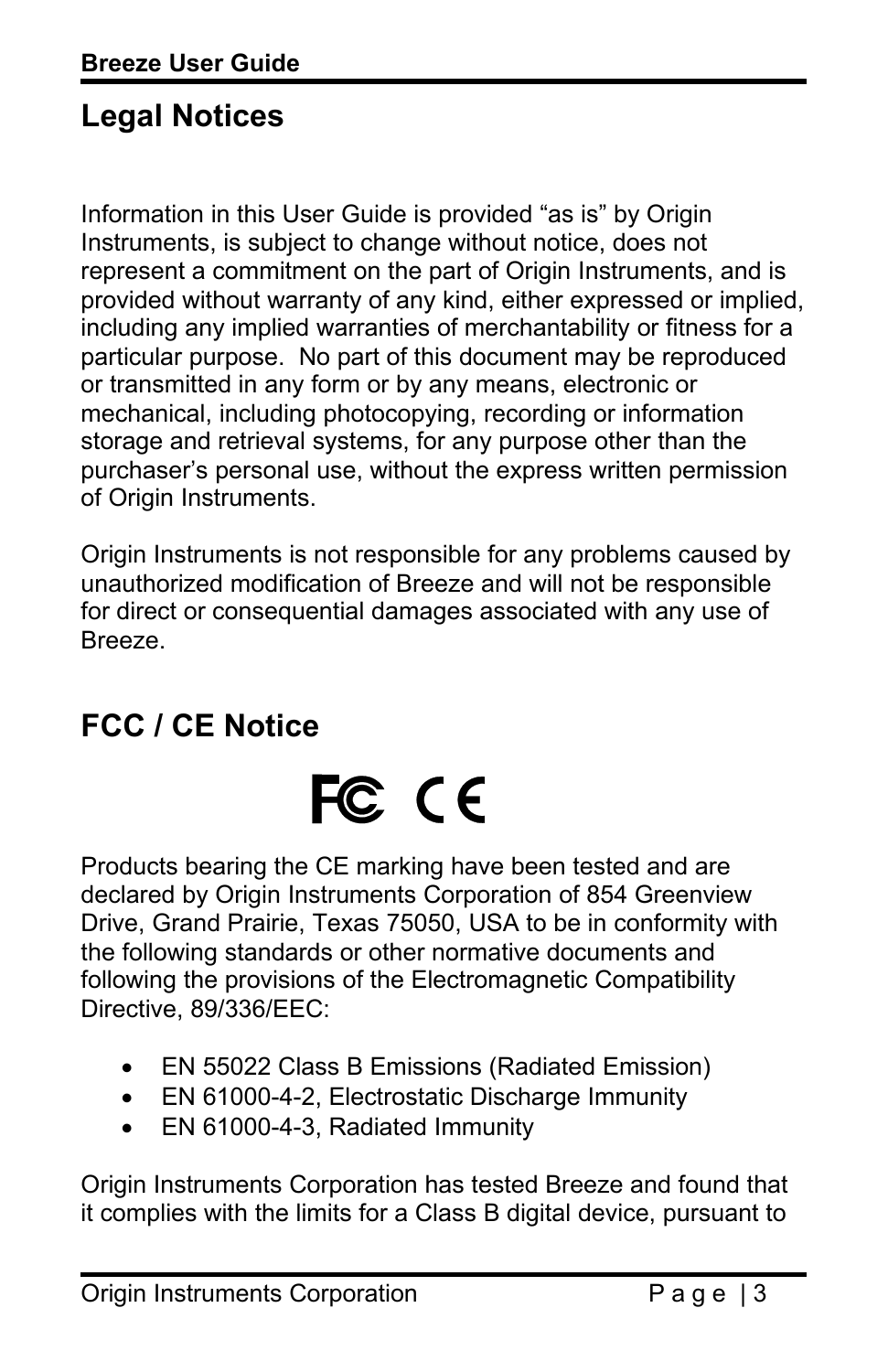#### **Breeze User Guide**

Part 15 of the FCC Rules. These limits are designed to provide reasonable protection against harmful interference in a residential installation.

Operation is subject to the following two conditions: (1) this device may not cause harmful interference, and (2) this device must accept any interference received, including interference that may cause undesired operation.

If this product is suspected of causing interference to a radio or television receiver, remove and apply power to the equipment and determine whether it is the cause of the disturbance. If a problem exists, the user is encouraged to try and correct the problem by one of the following measures:

- 1. Reorient or relocate the receiving antenna.
- 2. Increase the separation between the equipment and the receiver.
- 3. Reorient the equipment cables.
- 4. Consult the dealer or Origin Instruments for additional suggestions.

Origin Instruments is not responsible for any problems caused by unauthorized modification of this equipment.

## <span id="page-3-0"></span>**Application Disclaimer**

Breeze is designed for use by people who have limited or no motor capability enabling them to operate switch activated devices. However, it should not be used in an application where personal injury or property loss could occur if the Breeze failed for some reason. **Origin Instruments products are** *not* **authorized for use as surgical aids or as part of a system intended to support or sustain life.** The user assumes full responsibility for determining the suitability of Breeze for the intended application.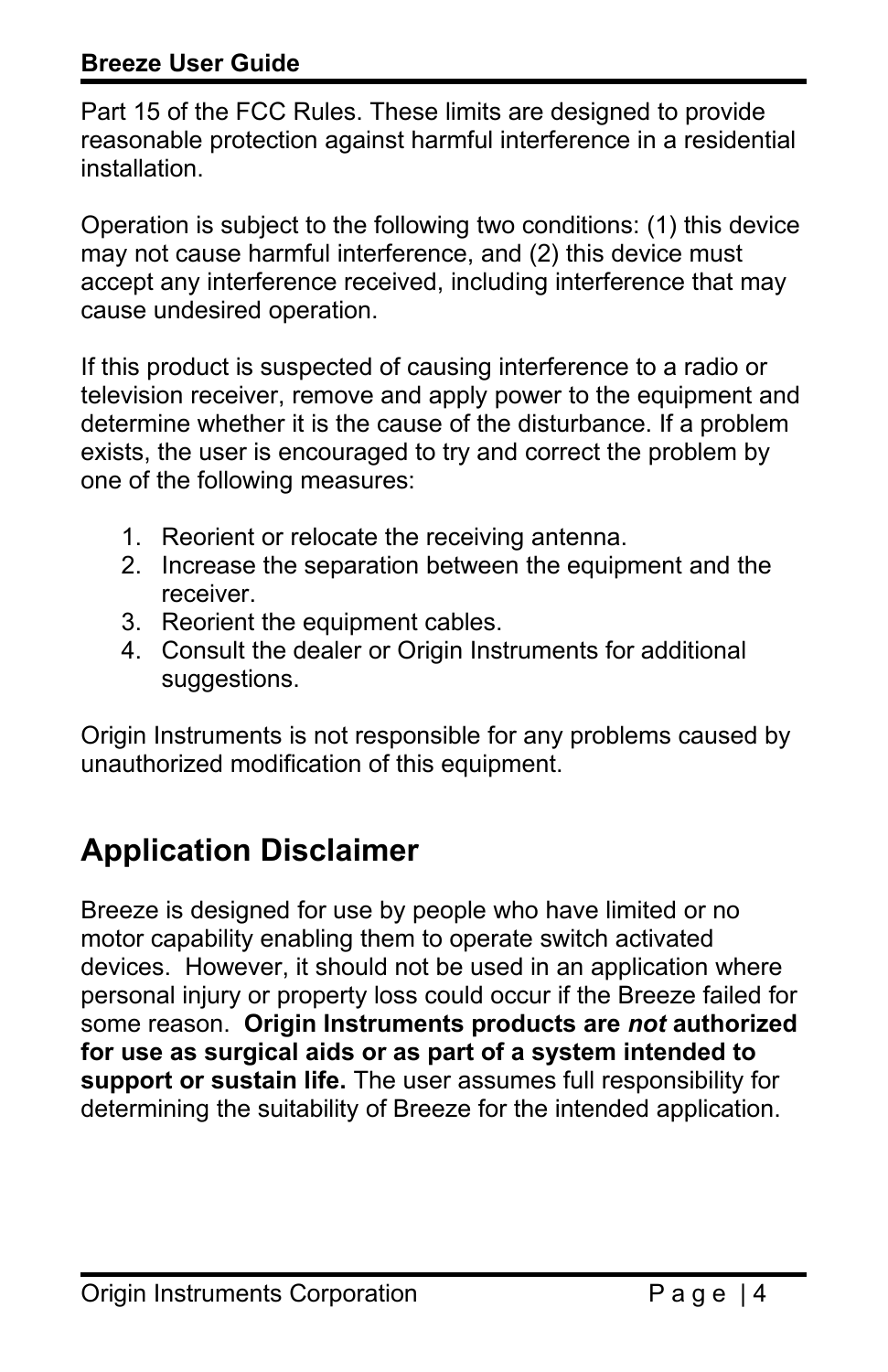## <span id="page-4-0"></span>**Introduction**

Breeze is a compact Sip/Puff Switch with integral USB interface. It accepts a pneumatic connector and directly interfaces sip and puff events as two adaptive switches to a computer. Breeze is powered from the USB host and does not require external power. Breeze uses standard USB Human Interface Device (HID) drivers and works with Windows, Mac and Linux computers, and Android and iOS devices with adapters, and many Alternative and Augmentative Communication (AAC) devices.

#### **Breeze Features:**

- Extremely Low Latency
- Extremely Low Power
- Standard Headset and Gooseneck are Available
- Pneumatic Connector for Custom Integrations
- Two Sensitivity Settings
- Sanitary Filter
- Mouse Button Emulation
- Joystick Button Emulation
- Keyboard Emulation
- Apple Switch Control on iPad or iPhone
- Full Speed USB Device
- Uses Standard USB HID Drivers
- Weighs ½-ounce (14-grams)
- $\bullet$  2- by 0.8- by 0.5-inches (51- by 20- by 13-mm)
- Works with Windows, MacOS, Linux, Android and iOS with **Adapters**
- Origin Instruments Quality, Reliability and Support

Breeze has two status LEDs. Both the red and green LEDs are turned on in sequence when Breeze is first connected to a USB port. Both LEDs turn off after the computer recognizes Breeze and USB enumeration is complete. Thereafter, the red LED turns on with a Puff, and the green LED turns on with a Sip to the tube.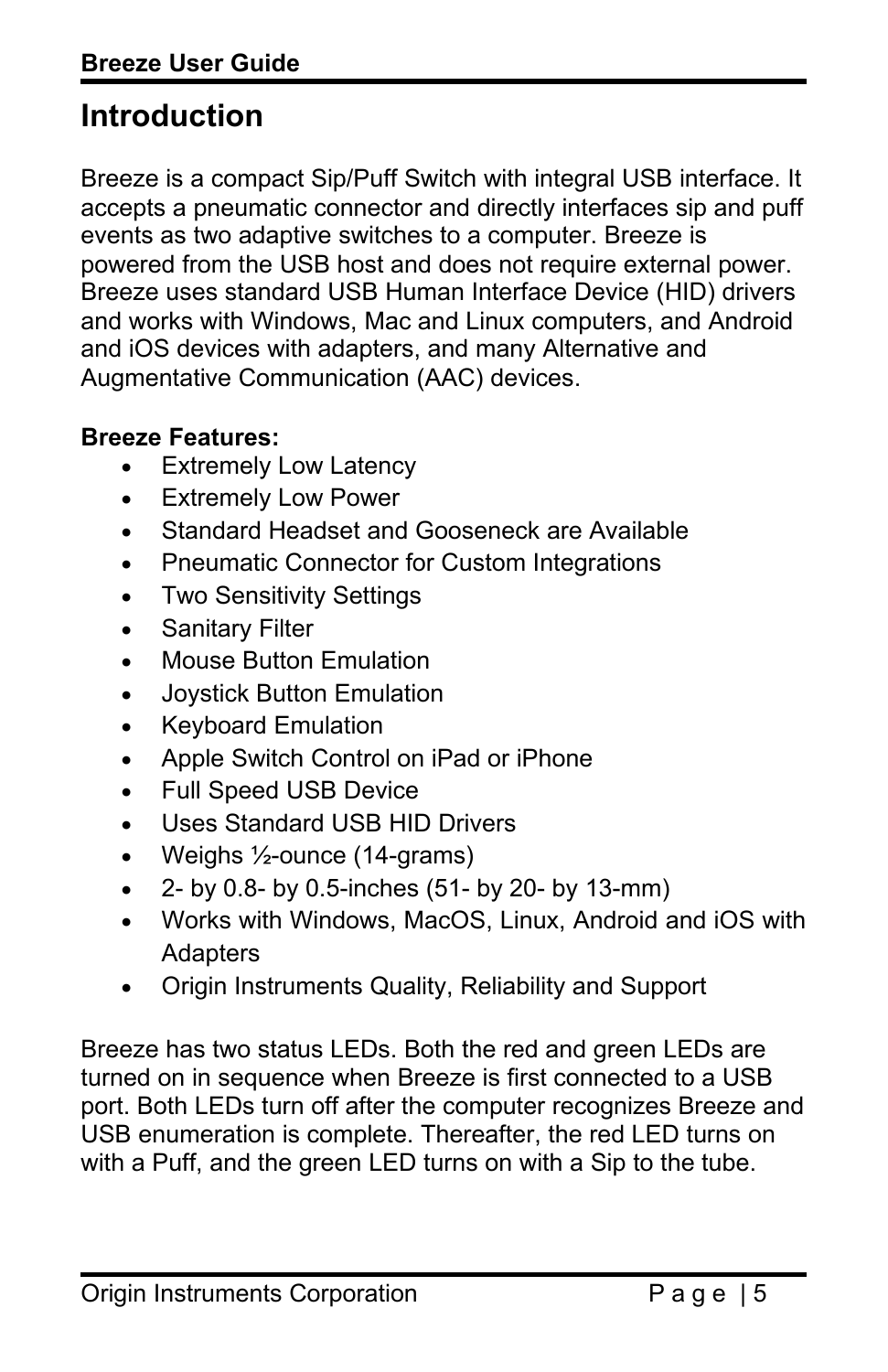## <span id="page-5-0"></span>**Questions and Answers**

#### **What if I prefer Puff to be the Left mouse button?**

Use mode switch 3 (three) to select a Sip or a Puff as the left (primary) mouse button.

Mode switch 3 also interchanges the Joystick and Keyboard buttons that are associated with Sip and Puff events.

#### **Can I use Breeze with an Apple iPad, iPhone or iPod touch?**

Yes, with Breeze configured to emulate a keyboard it can be used as two external switches with Apple Switch Control. Use a USB-A to Lightening Adapter or a USB-A to USB-C Adapter.

#### **Breeze can emulate a mouse, a joystick, or a keyboard. Which should I use?**

Built-in USB drivers for all of these devices are packaged with the Microsoft Windows, Apple MacOS, and Linux operating systems. So the choice is usually dependent on the requirements of assistive software that you are using with Breeze. Some assistive applications can be configured for activation by your choice of device type – mouse, joystick or keyboard.

When you have a choice, we recommend joystick emulation. This often eliminates interference between assistive software and conventional use of the computer's mouse or keyboard. Thus, Breeze's joystick emulation is especially helpful when two people use the same computer, as in student-teacher interaction.

#### **Is there a saliva trap?**

Breeze uses, connectorized in-line filters to restrict saliva, bacteria and other foreign matter entering Breeze. These filters are inexpensive and should be changed as required.

#### **How does a user position and hold the mouth tube?**

We have available Headset and Gooseneck devices for holding and positioning the mouth tube. You may also develop your own method using our connectorized 6-foot (1.8-meter) tubing.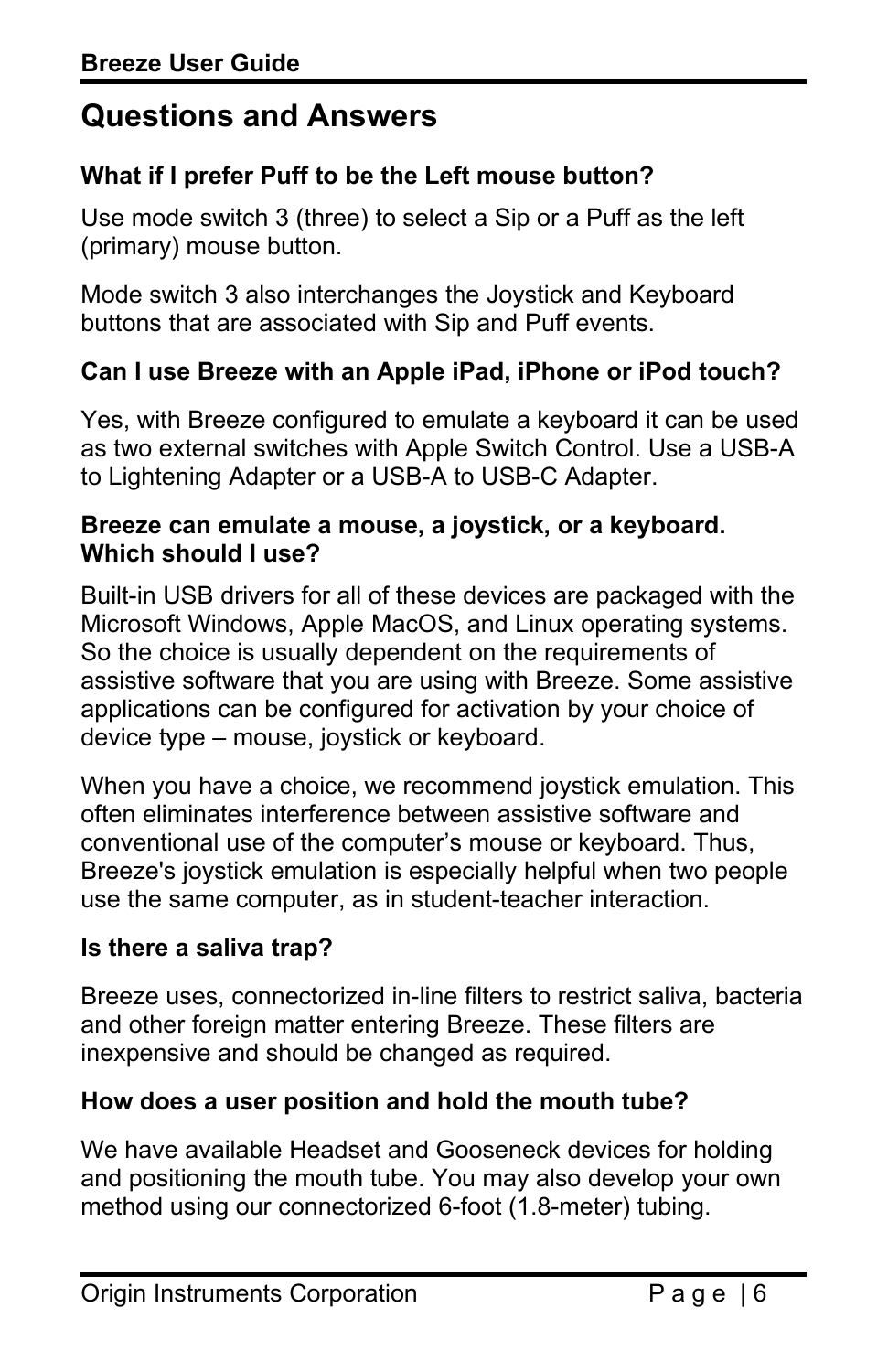## <span id="page-6-0"></span>**DIP Switch Settings**

Breeze integrates a compact four-position DIP Switch for user options. DIP Switch settings can be readily changed using one end of a paper clip. The factory default settings are all DIP Switches ON.

When viewing Breeze's DIP Switch, such that Breeze's USB connector extends to the left, any switches pushed up are ON and switches pushed down are OFF. After you modify the DIP Switch settings, un-plug and re-plug Breeze to enable the new configuration.

| Switch 1 | Switch 2   | <b>USB Device</b>      | <b>Interface Actions</b> |
|----------|------------|------------------------|--------------------------|
| ON       | ΟN         | Mouse                  | Left, Right              |
| OFF      | OΝ         | Joystick               | Btn1, Btn2               |
| ON       | <b>OFF</b> | Keyboard<br>(For iPad) | Space, Enter             |
| OFF      | OFF        | Joystick               | Btn1, Btn2, X*, Y*       |

\* Real time gauge pressure is reported in both X and Y joystick position values for a dynamic pressure range of plus or minus 4 KPa.

| Switch 3 | Function*                   |
|----------|-----------------------------|
| ON       | SIP is Left, Btn1 or Space  |
| OFF      | PUFF is Left, Btn1 or Space |

\* Used to select whether a SIP or PUFF is used to actuate the first Interface Action. For example, if you select Mouse mode and prefer SIP as the Left mouse button leave switch 3 ON. If you prefer PUFF as the Left mouse button turn Switch 3 OFF.

| Switch 4 | <b>Function</b>                                                   |
|----------|-------------------------------------------------------------------|
| ON       | Standard Sensitivity (3-inches water column)                      |
| OFF      | High Sensitivity (2-inches water column with extra<br>hysteresis) |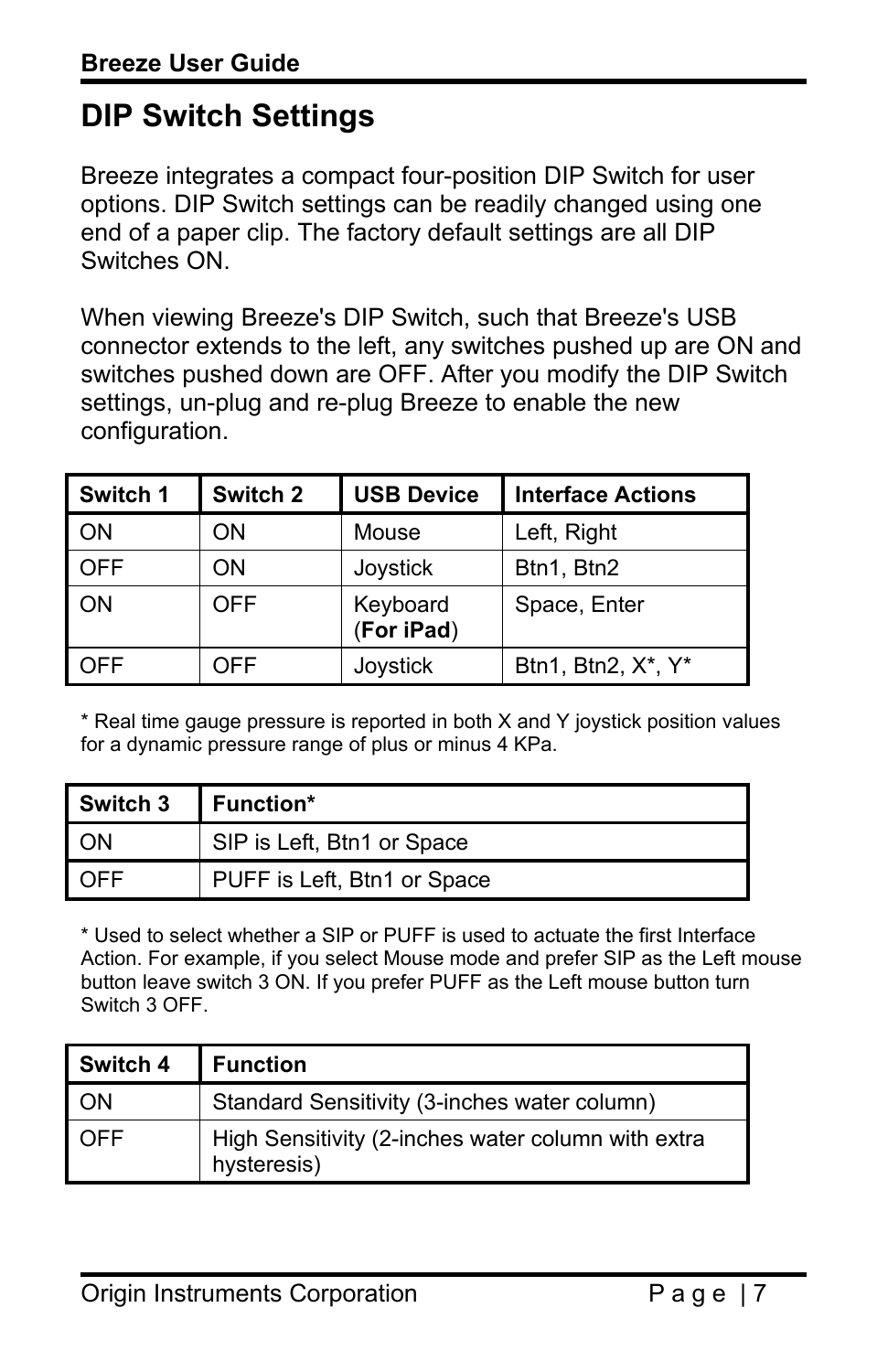## <span id="page-7-0"></span>**Sip/Puff Headset**

The Sip/Puff Headset is an optional user interface for Breeze that can be purchased separately or as a component of the Sip/Puff Breeze with Headset offering.

Sip/Puff Headset uses an adjustable head frame. The padded headset slips over the ears and behind the head. This headreferenced design minimizes interference with other assistive technologies – like HeadMouse® Nano – that require unimpeeded head movement. A replaceable mouth tube is held in position with an integral stainless steel forming wire. The tube and wire can be bent and cut to adapt to individual needs. A thin, pliable connecting tube interfaces to Breeze with a simple twist connector. The Headset tube is attached to Breeze via a special pneumatic connector. Simply slide the halves together and gently twist the lock nut. The nut should not be over tightened.

#### **Product package includes the following:**

- Padded headset with attached mouth tube and 6-foot (1.8 meter) tube with pneumatic connector
- Three (3) replacement mouth tubes with integral stainless steel forming wire
- Documentation

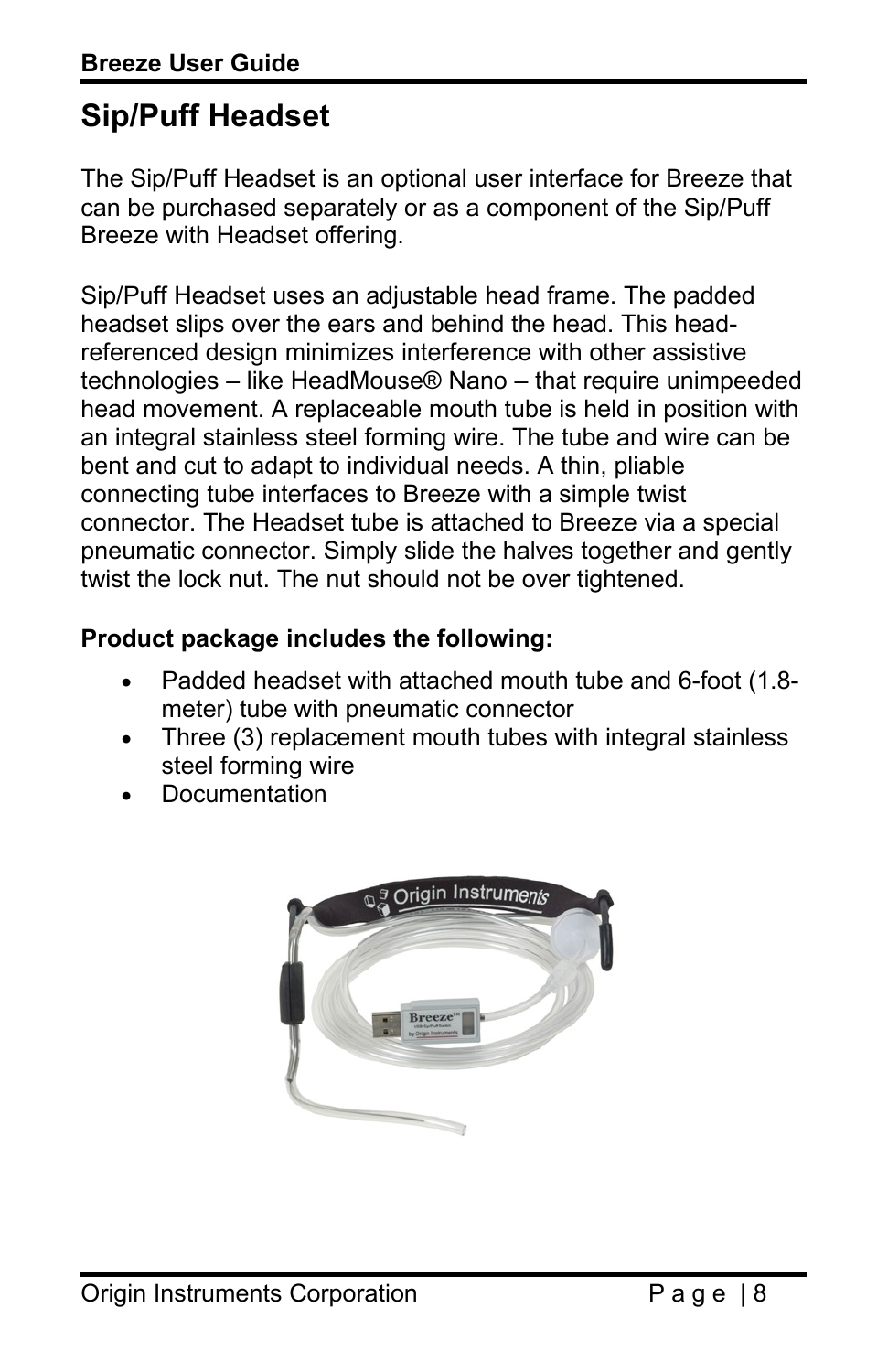## <span id="page-8-0"></span>**Sip/Puff Gooseneck**

The Sip/Puff Gooseneck is an optional user interface for Breeze that can be purchased separately or as a component of the Sip/Puff Breeze with Gooseneck offering.

Strong, lightweight and versatile, the Sip/Puff Gooseneck features a universal clamp that securely attaches to tables, beds and wheelchairs. The flexible steel gooseneck and the ball-and-socket mount enable easy and secure mouthpiece positioning. The filtered mouthpiece is replaceable and a thin, pliable connecting tube interfaces to Breeze with a simple twist connector. The Gooseneck tube is attached to Breeze via a special pneumatic connector. Simply slide the halves together and gently twist the lock nut. *The nut should not be over tightened.*



#### **Product package includes the following:**

- Gooseneck with universal clamp
- 6-foot (1.8-meter) tube with connectors at both ends
- Four (4) filtered mouthpieces
- Documentation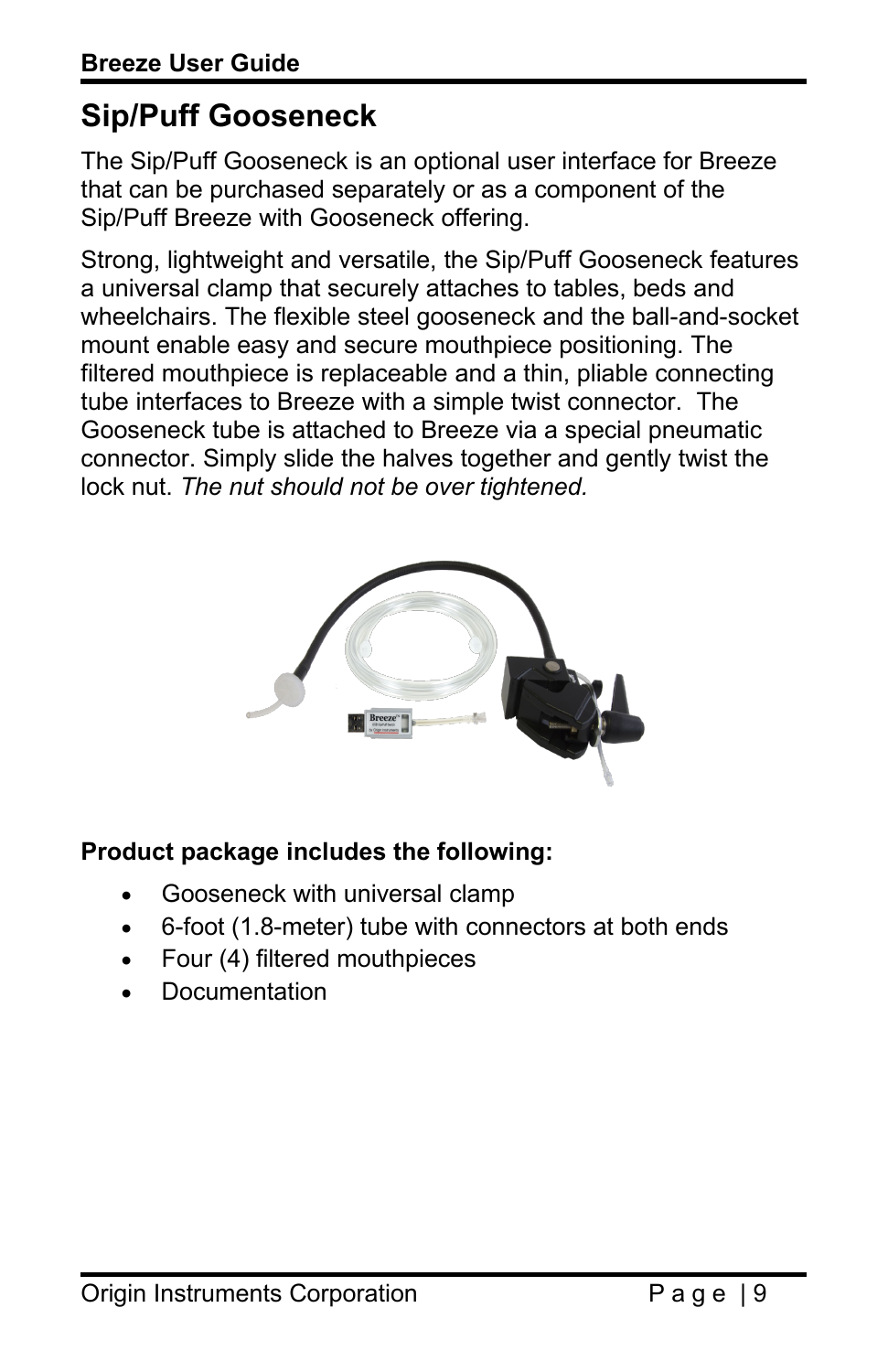## <span id="page-9-2"></span>**General Care and Maintenance**

- 1. Do not force Breeze into a USB port.
- 2. Do not bend Breeze while plugged into a USB port, it will damage the Breeze or the host device.
- 3. Breeze may be cleaned with a damp cloth using any household cleaner.
- 4. Do not allow liquid to enter Breeze.

## <span id="page-9-1"></span>**Customer Support**

Customer support is provided by Origin Instruments during the hours of 8:30 a.m. to 5:30 p.m. Central Standard Time (CST), Monday through Friday.

Please email [support@orin.com](mailto:support@orin.com) or call 972.606.8740.

## <span id="page-9-0"></span>**Warranty Information**

Origin Instruments warrants that Breeze will be free from defects in materials and workmanship for a period of one (1) year from the date of shipment. If the product proves defective during this warranty period, Origin Instruments will, at its option, repair or replace the defective product.

In order to obtain service under the foregoing warranties, the Customer must notify Origin Instruments of the defect prior to the expiration of the warranty period.

The foregoing warranties will not apply to any defect, failure, or damage caused by improper use, or improper or inadequate maintenance and care. Origin Instruments will not be obligated to furnish service under these warranties (a) to repair damage resulting from attempts by unauthorized personnel to install,

repair, or service the product; (b) to repair damage resulting from improper use or connection to incompatible equipment; or (c) to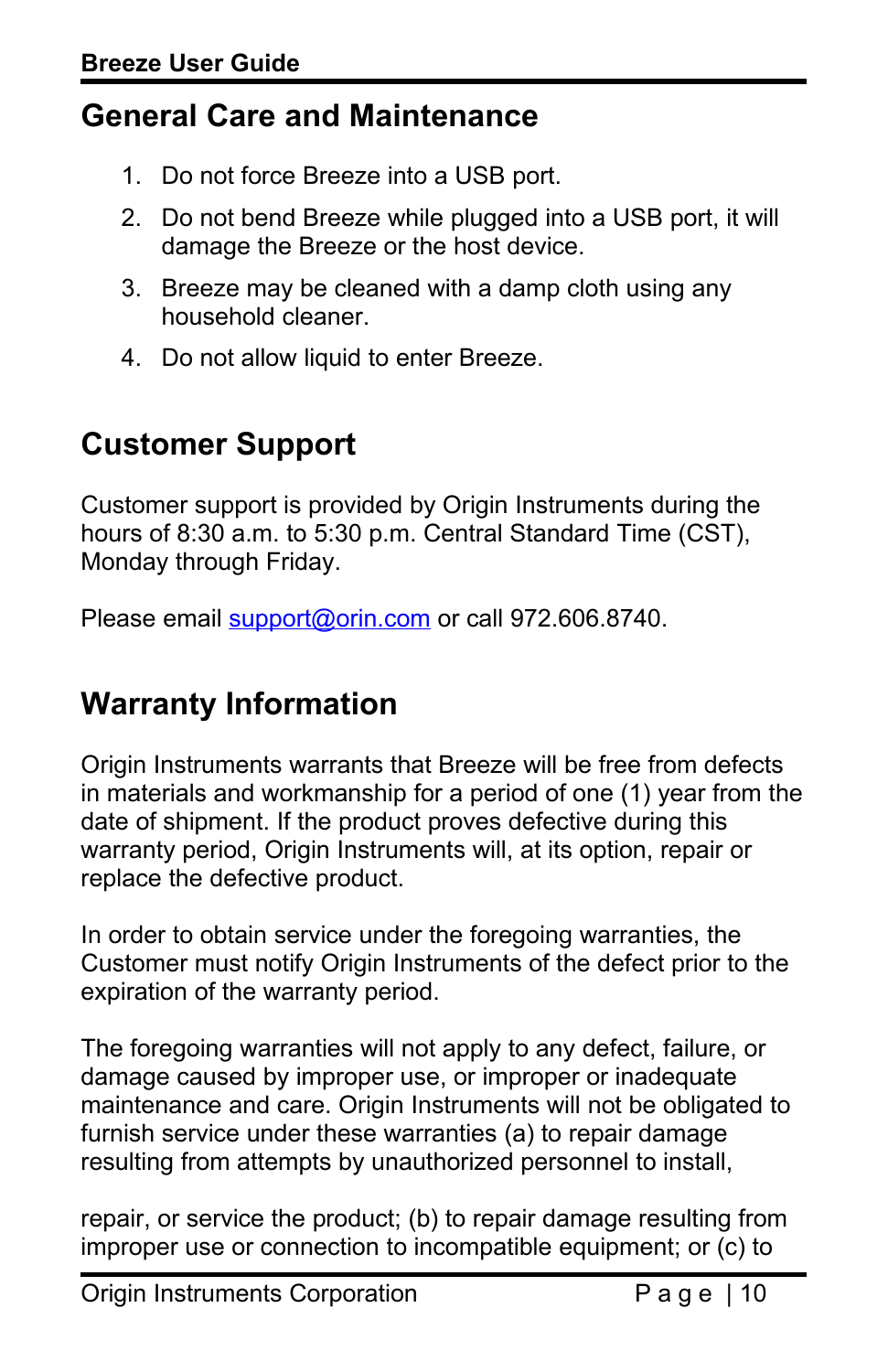#### **Breeze User Guide**

service a product that has been modified or integrated with other products when the effect of such modification or integration increases the time or difficulty of servicing the product.

The foregoing warranties are given by Origin Instruments with respect to company products in lieu of any other warranties, expressed or implied. Origin Instruments disclaims any implied warranties of merchantability or fitness for a particular purpose. Origin Instruments' responsibility to repair or replace defective products is the sole and exclusive remedy provided to the customer for breach of any of these warranties. Origin Instruments will not be liable for any indirect, special, incidental or consequential damages irrespective of whether Origin Instruments has advance notice of the possibility of such damage.

Products no longer covered by warranty may be suitable for repair. Contact Origin Instruments for an estimated repair fee.

**Before returning a product for repair, please send an email to: [support@orin.com](mailto:support@orin.com) or call 972.606.8740 to request a Return Materials Authorization (RMA) Number.** Once RMA number is assigned, product must be returned postage pre-paid with all components to:

> Origin Instruments Corporation ATTN: Customer Service – RMA (insert your number) 854 Greenview Drive Grand Prairie, TX 75050-2438 USA

For repairs during the warranty period, Origin Instruments will pay for the return of the product to the Customer if the shipment is to a location within the United States. For non-warranty repairs and for warranty repairs outside of the United States, the Customer will be responsible for paying all shipping charges, duties, taxes, and any other charges associated with the return of the product.